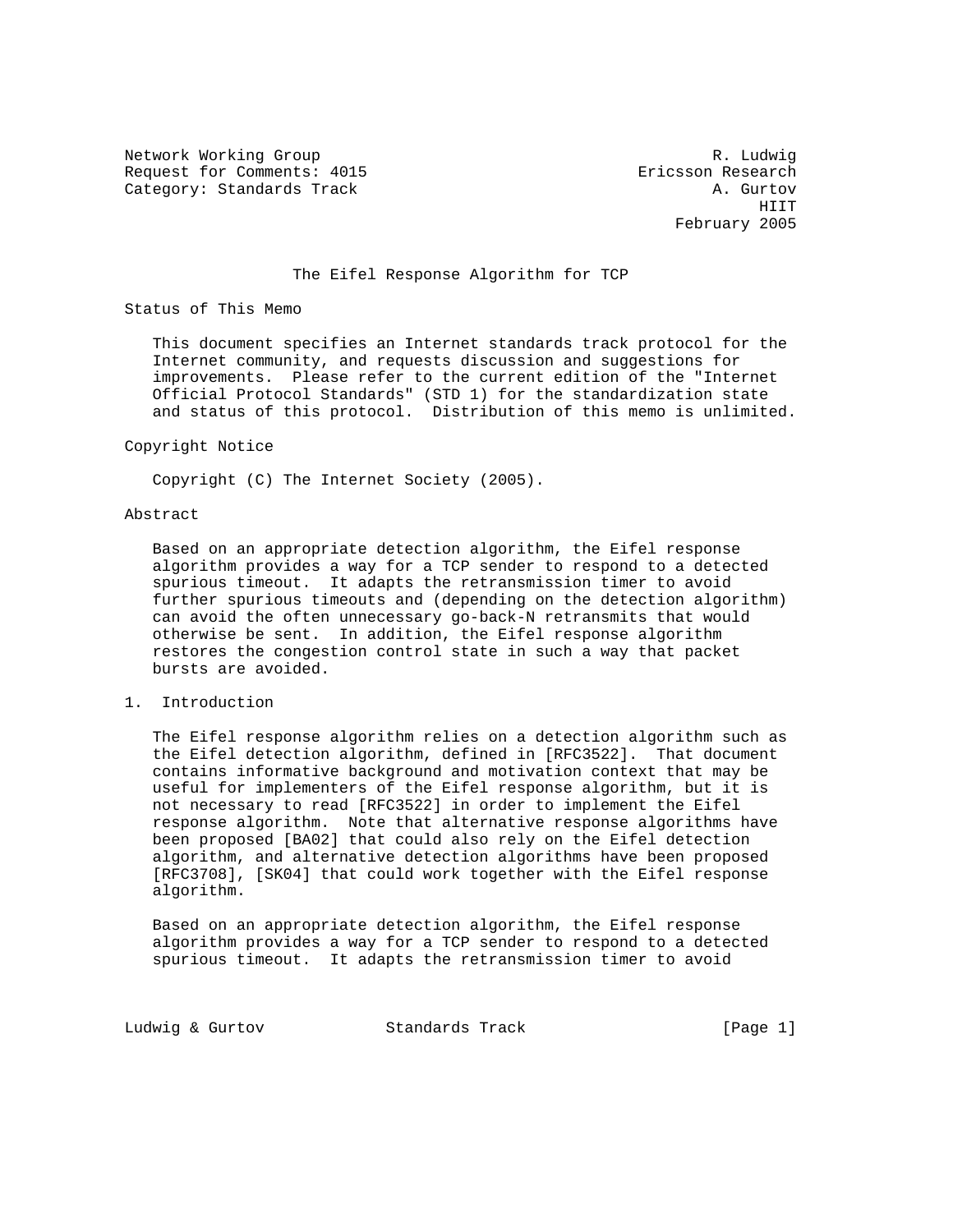further spurious timeouts and (depending on the detection algorithm) can avoid the often unnecessary go-back-N retransmits that would otherwise be sent. In addition, the Eifel response algorithm restores the congestion control state in such a way that packet bursts are avoided.

 Note: A previous version of the Eifel response algorithm also included a response to a detected spurious fast retransmit. However, as a consensus was not reached about how to adapt the duplicate acknowledgement threshold in that case, that part of the algorithm was removed for the time being.

# 1.1. Terminology

 The keywords MUST, MUST NOT, REQUIRED, SHALL, SHALL NOT, SHOULD, SHOULD NOT, RECOMMENDED, MAY, and OPTIONAL, when they appear in this document, are to be interpreted as described in [RFC2119].

 We refer to the first-time transmission of an octet as the 'original transmit'. A subsequent transmission of the same octet is referred to as a 'retransmit'. In most cases, this terminology can also be applied to data segments. However, when repacketization occurs, a segment can contain both first-time transmissions and retransmissions of octets. In that case, this terminology is only consistent when applied to octets. For the Eifel detection and response algorithms, this makes no difference, as they also operate correctly when repacketization occurs.

 We use the term 'acceptable ACK' as defined in [RFC793]. That is an ACK that acknowledges previously unacknowledged data. We use the term 'bytes acked' to refer to the amount (in terms of octets) of previously unacknowledged data that is acknowledged by the most recently received acceptable ACK. We use the TCP sender state variables 'SND.UNA' and 'SND.NXT' as defined in [RFC793]. SND.UNA holds the segment sequence number of the oldest outstanding segment. SND.NXT holds the segment sequence number of the next segment the TCP sender will (re-)transmit. In addition, we define as 'SND.MAX' the segment sequence number of the next original transmit to be sent. The definition of SND.MAX is equivalent to the definition of 'snd\_max' in [WS95].

 We use the TCP sender state variables 'cwnd' (congestion window), and 'ssthresh' (slow-start threshold), and the term 'FlightSize' as defined in [RFC2581]. FlightSize is the amount (in terms of octets) of outstanding data at a given point in time. We use the term 'Initial Window' (IW) as defined in [RFC3390]. The IW is the size of the sender's congestion window after the three-way handshake is completed. We use the TCP sender state variables 'SRTT' and

Ludwig & Gurtov Standards Track [Page 2]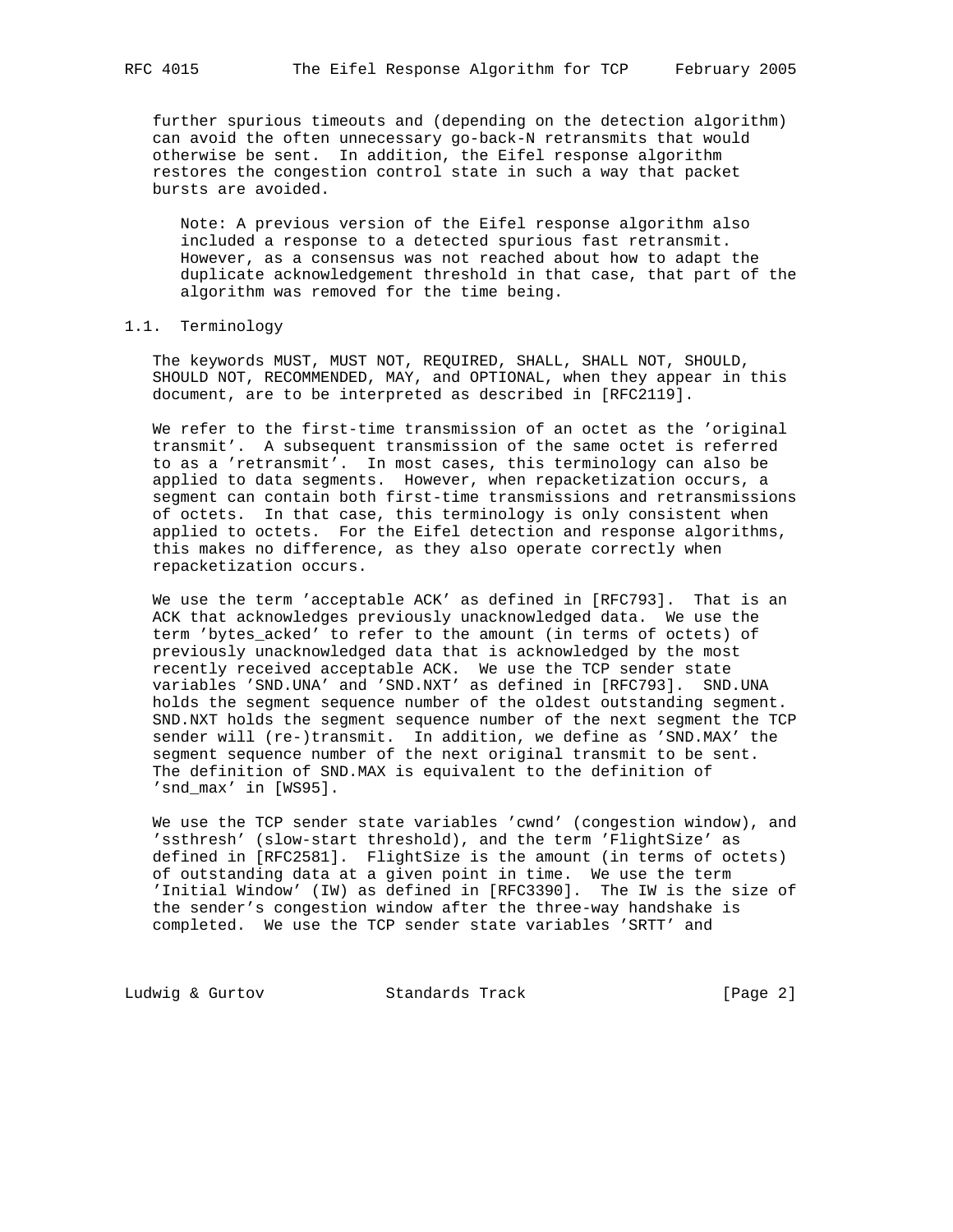'RTTVAR', and the terms 'RTO' and 'G' as defined in [RFC2988]. G is the clock granularity of the retransmission timer. In addition, we assume that the TCP sender maintains the value of the latest round trip time (RTT) measurement in the (local) variable 'RTT-SAMPLE'.

We use the TCP sender state variable 'T\_last', and the term 'tcpnow' as used in [RFC2861]. T\_last holds the system time when the TCP sender sent the last data segment, whereas tcpnow is the TCP sender's current system time.

2. Appropriate Detection Algorithms

 If the Eifel response algorithm is implemented at the TCP sender, it MUST be implemented together with a detection algorithm that is specified in a standards track or experimental RFC.

 Designers of detection algorithms who want their algorithms to work together with the Eifel response algorithm should reuse the variable "SpuriousRecovery" with the semantics and defined values specified in [RFC3522]. In addition, we define the constant LATE\_SPUR\_TO (set equal to -1) as another possible value of the variable SpuriousRecovery. Detection algorithms should set the value of SpuriousRecovery to LATE\_SPUR\_TO if the detection of a spurious retransmit is based on the ACK for the retransmit (as opposed to an ACK for an original transmit). For example, this applies to detection algorithms that are based on the DSACK option [RFC3708].

3. The Eifel Response Algorithm

 The complete algorithm is specified in section 3.1. In sections 3.2 - 3.6, we discuss the different steps of the algorithm.

3.1. The Algorithm

 Given that a TCP sender has enabled a detection algorithm that complies with the requirements set in Section 2, a TCP sender MAY use the Eifel response algorithm as defined in this subsection.

 If the Eifel response algorithm is used, the following steps MUST be taken by the TCP sender, but only upon initiation of a timeout-based loss recovery. That is when the first timeout-based retransmit is sent. The algorithm MUST NOT be reinitiated after a timeout-based loss recovery has already been started but not completed. In particular, it may not be reinitiated upon subsequent timeouts for the same segment, or upon retransmitting segments other than the oldest outstanding segment.

Ludwig & Gurtov **Standards Track** [Page 3]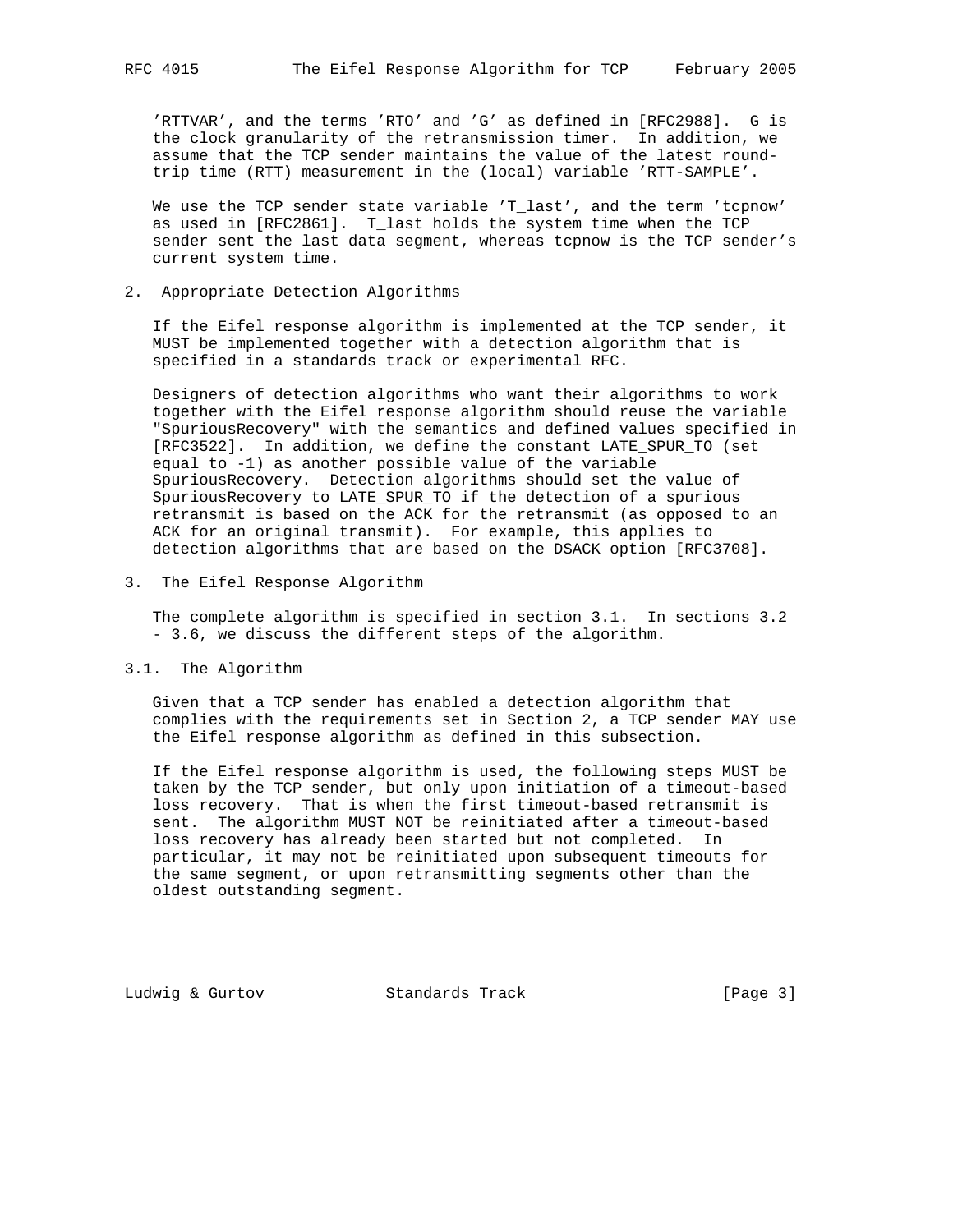- - (0) Before the variables cwnd and ssthresh get updated when loss recovery is initiated, set a "pipe\_prev" variable as follows: pipe\_prev <- max (FlightSize, ssthresh) Set a "SRTT\_prev" variable and a "RTTVAR\_prev" variable as follows:  $SRTT\_prev \leftarrow SRTT + (2 * G)$ RTTVAR\_prev <- RTTVAR
	- (DET) This is a placeholder for a detection algorithm that must be executed at this point, and that sets the variable SpuriousRecovery as outlined in Section 2. If [RFC3522] is used as the detection algorithm, steps (1) - (6) of that algorithm go here.
	- (7) If SpuriousRecovery equals SPUR\_TO, then proceed to step (8);

 else if SpuriousRecovery equals LATE\_SPUR\_TO, then proceed to step (9);

 else proceed to step (DONE).

(8) Resume the transmission with previously unsent data:

 Set SND.NXT <- SND.MAX

(9) Reverse the congestion control state:

 If the acceptable ACK has the ECN-Echo flag [RFC3168] set, then proceed to step (DONE);

```
 else set
cwnd <- FlightSize + min (bytes_acked, IW)
ssthresh <- pipe_prev
```
Proceed to step (DONE).

(10) Interworking with Congestion Window Validation:

 If congestion window validation is implemented according to [RFC2861], then set T\_last <- tcpnow

Ludwig & Gurtov Standards Track [Page 4]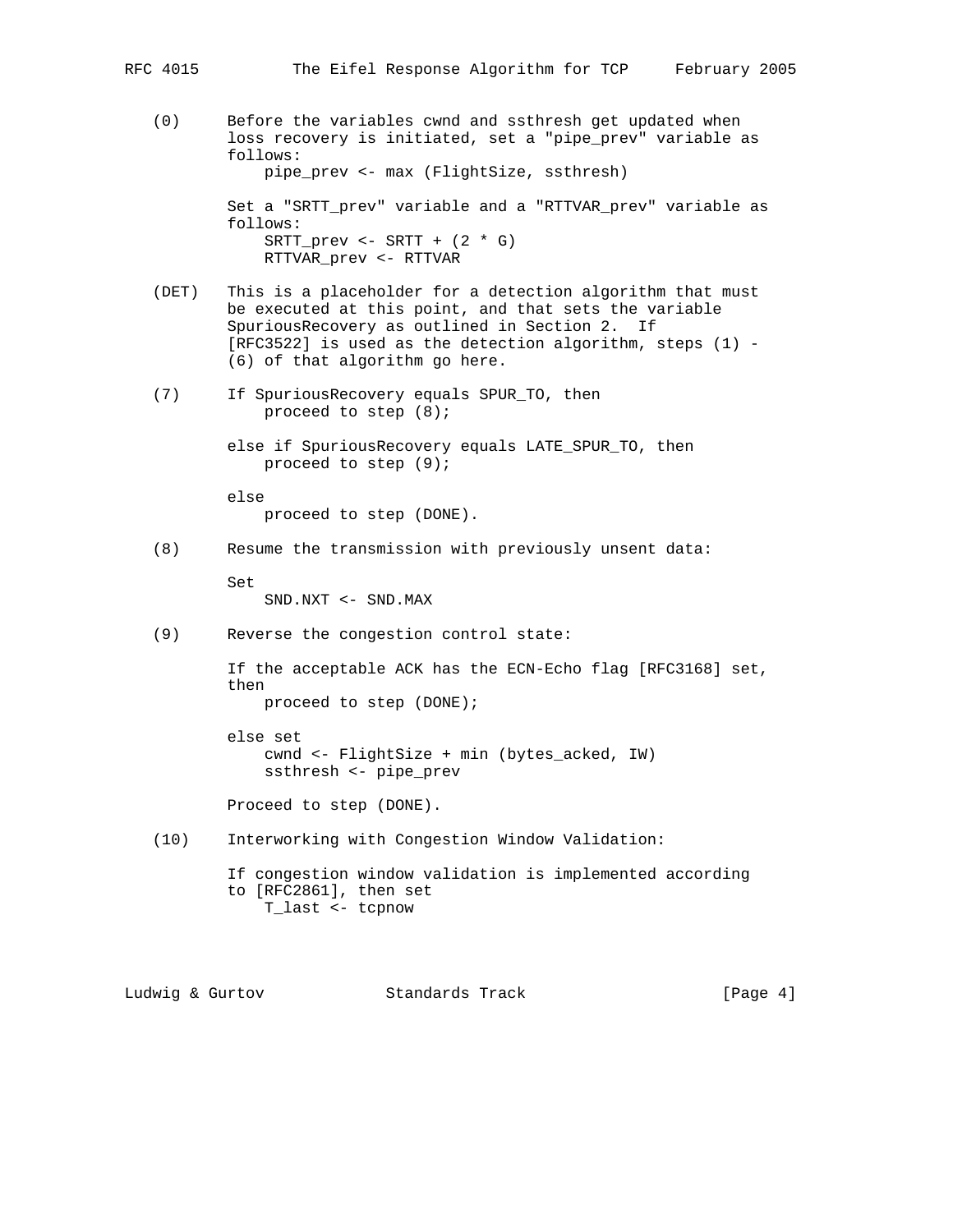(11) Adapt the conservativeness of the retransmission timer:

 Upon the first RTT-SAMPLE taken from new data; i.e., the first RTT-SAMPLE that can be derived from an acceptable ACK for data that was previously unsent when the spurious timeout occurred,

 if the retransmission timer is implemented according to [RFC2988], then set SRTT <- max (SRTT\_prev, RTT-SAMPLE) RTTVAR <- max (RTTVAR\_prev, RTT-SAMPLE/2) RTO <- SRTT + max (G, 4\*RTTVAR) Run the bounds check on the RTO (rules (2.4) and (2.5) in [RFC2988]), and restart the retransmission timer;

else

 appropriately adapt the conservativeness of the retransmission timer that is implemented.

(DONE) No further processing.

# 3.2. Storing the Current Congestion Control State (Step 0)

 The TCP sender stores in pipe\_prev what is considered a safe slow start threshold (ssthresh) before loss recovery is initiated; i.e., before the loss indication is taken into account. This is either the current FlightSize, if the TCP sender is in congestion avoidance, or the current ssthresh, if the TCP sender is in slow-start. If the TCP sender later detects that it has entered loss recovery unnecessarily, then pipe\_prev is used in step (9) to reverse the congestion control state. Thus, until the loss recovery phase is terminated, pipe\_prev maintains a memory of the congestion control state of the time right before the loss recovery phase was initiated. A similar approach is proposed in [RFC2861], where this state is stored in ssthresh directly after a TCP sender has become idle or application limited.

 There had been debates about whether the value of pipe\_prev should be decayed over time; e.g., upon subsequent timeouts for the same outstanding segment. We do not require decaying pipe\_prev for the Eifel response algorithm and do not believe that such a conservative approach should be in place. Instead, we follow the idea of revalidating the congestion window through slow-start, as suggested in [RFC2861]. That is, in step (9), the cwnd is reset to a value that avoids large packet bursts, and ssthresh is reset to the value of pipe\_prev. Note that [RFC2581] and [RFC2861] also do not require

Ludwig & Gurtov Standards Track [Page 5]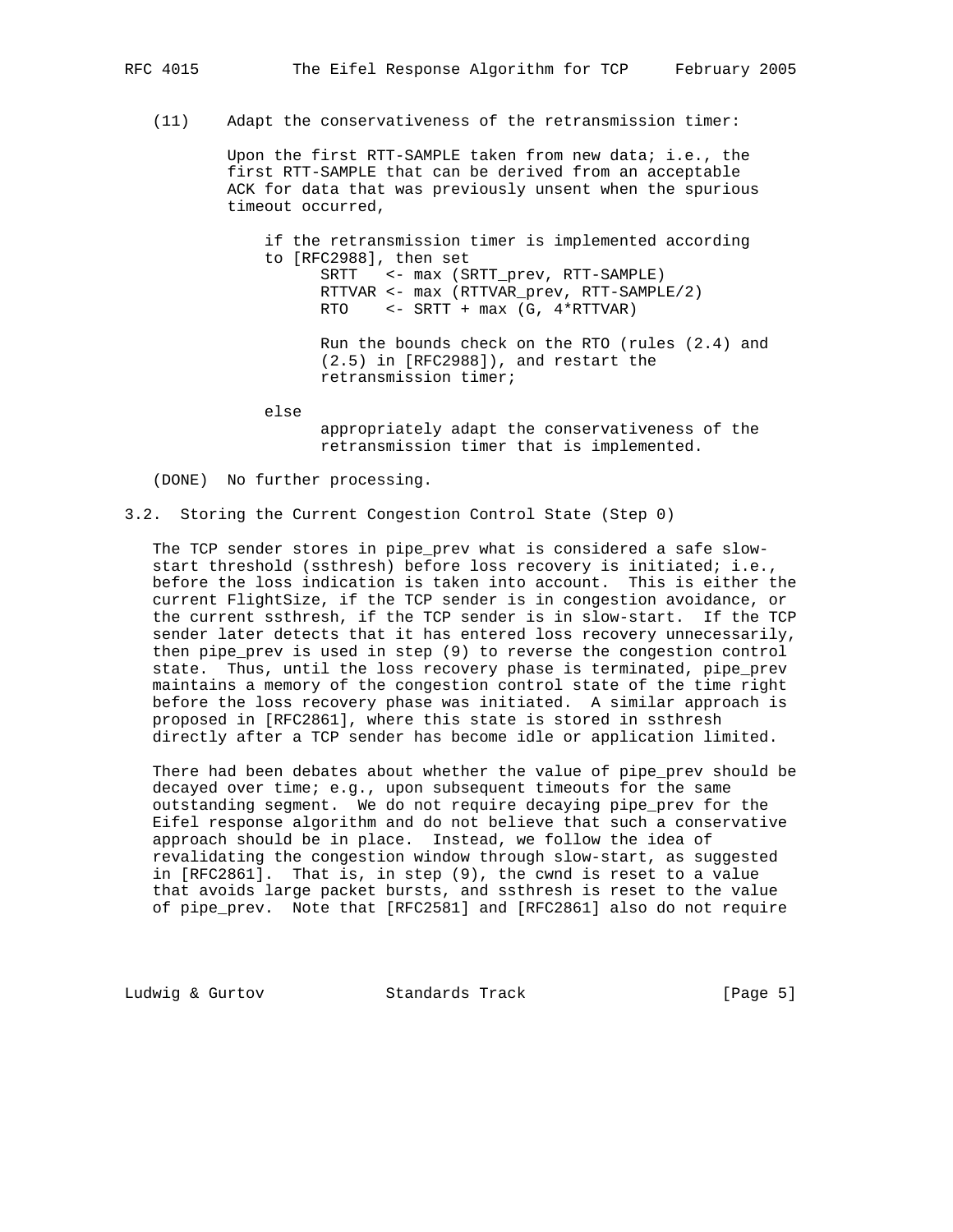a decaying of ssthresh after it has been reset in response to a loss indication, or after a TCP sender has become idle or application limited.

3.3. Suppressing the Unnecessary go-back-N Retransmits (Step 8)

 Without the use of the TCP timestamps option [RFC1323], the TCP sender suffers from the retransmission ambiguity problem [Zh86], [KP87]. Therefore, when the first acceptable ACK arrives after a spurious timeout, the TCP sender must assume that this ACK was sent in response to the retransmit when in fact it was sent in response to an original transmit. Furthermore, the TCP sender must further assume that all other segments that were outstanding at that point were lost.

 Note: Except for certain cases where original ACKs were lost, the first acceptable ACK cannot carry a DSACK option [RFC2883].

 Consequently, once the TCP sender's state has been updated after the first acceptable ACK has arrived, SND.NXT equals SND.UNA. This is what causes the often unnecessary go-back-N retransmits. From that point on every arriving acceptable ACK that was sent in response to an original transmit will advance SND.NXT. But as long as SND.NXT is smaller than the value that SND.MAX had when the timeout occurred, those ACKs will clock out retransmits, whether or not the corresponding original transmits were lost.

 In fact, during this phase the TCP sender breaks 'packet conservation' [Jac88]. This is because the go-back-N retransmits are sent during slow-start. For each original transmit leaving the network, two retransmits are sent into the network as long as SND.NXT does not equal SND.MAX (see [LK00] for more detail).

 Once a spurious timeout has been detected (upon receipt of an ACK for an original transmit), it is safe to let the TCP sender resume the transmission with previously unsent data. Thus, the Eifel response algorithm changes the TCP sender's state by setting SND.NXT to SND.MAX. Note that this step is only executed if the variable SpuriousRecovery equals SPUR\_TO, which in turn requires a detection algorithm such as the Eifel detection algorithm [RFC3522] or the F- RTO algorithm [SK04] that detects a spurious retransmit based upon receiving an ACK for an original transmit (as opposed to the ACK for the retransmit [RFC3708]).

Ludwig & Gurtov **Standards Track** [Page 6]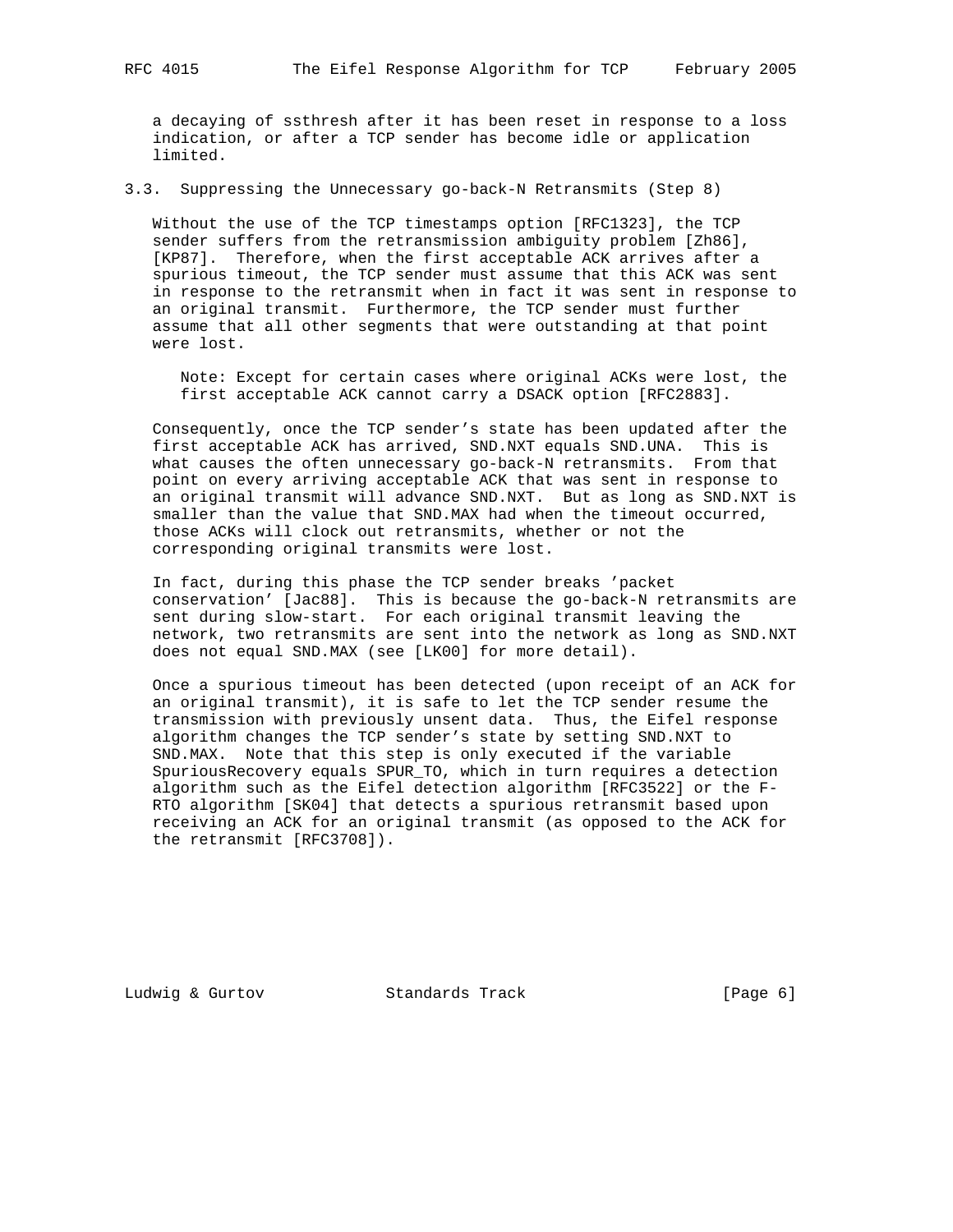When a TCP sender enters loss recovery, it reduces cwnd and ssthresh. However, once the TCP sender detects that the loss recovery has been falsely triggered, this reduction proves unnecessary. We therefore believe that it is safe to revert to the previous congestion control state, following the approach of revalidating the congestion window as outlined below. This is unless the acceptable ACK signals congestion through the ECN-Echo flag [RFC3168]. In that case, the TCP sender MUST refrain from reversing congestion control state.

 If the ECN-Echo flag is not set, cwnd is reset to the sum of the current FlightSize and the minimum of bytes\_acked and IW. In some cases, this can mean that the first few acceptable ACKs that arrive will not clock out any data segments. Recall that bytes\_acked is the number of bytes that have been acknowledged by the acceptable ACK. Note that the value of cwnd must not be changed any further for that ACK, and that the value of FlightSize at this point in time may be different from the value of FlightSize in step (0). The value of IW puts a limit on the size of the packet burst that the TCP sender may send into the network after the Eifel response algorithm has terminated. The value of IW is considered an acceptable burst size. It is the amount of data that a TCP sender may send into a yet "unprobed" network at the beginning of a connection.

 Then ssthresh is reset to the value of pipe\_prev. As a result, the TCP sender either immediately resumes probing the network for more bandwidth in congestion avoidance, or it slow-starts to what is considered a safe operating point for the congestion window.

3.5. Interworking with the CWV Algorithm (Step 10)

 An implementation of the Congestion Window Validation (CWV) algorithm [RFC2861] could potentially misinterpret a delay spike that caused a spurious timeout as a phase where the TCP sender had been idle. Therefore, T\_last is reset to prevent the triggering of the CWV algorithm in this case.

 Note: The term 'idle' implies that the TCP sender has no data outstanding; i.e., all data sent has been acknowledged [Jac88]. According to this definition, a TCP sender is not idle while it is waiting for an acceptable ACK after a timeout. Unfortunately, the pseudo-code in [RFC2861] does not include a check for the condition "idle" (SND.UNA == SND.MAX). We therefore had to add step (10) to the Eifel response algorithm.

Ludwig & Gurtov Standards Track [Page 7]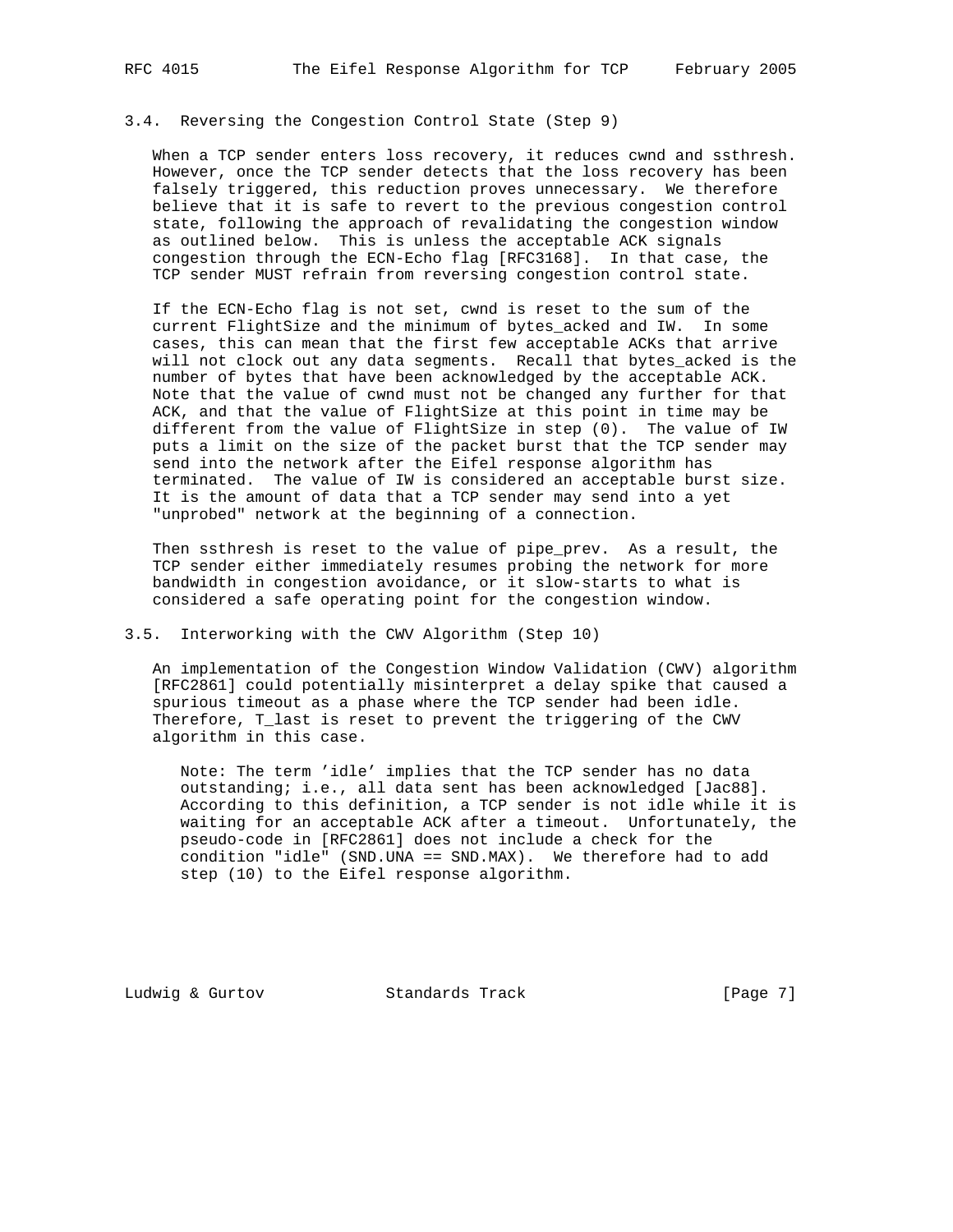# 3.6. Adapting the Retransmission Timer (Step 11)

 There is currently only one retransmission timer standardized for TCP [RFC2988]. We therefore only address that timer explicitly. Future standards that might define alternatives to [RFC2988] should propose similar measures to adapt the conservativeness of the retransmission timer.

 A spurious timeout often results from a delay spike, which is a sudden increase of the RTT that usually cannot be predicted. After a delay spike, the RTT may have changed permanently; e.g., due to a path change, or because the available bandwidth on a bandwidth dominated path has decreased. This may often occur with wide-area wireless access links. In this case, the RTT estimators (SRTT and RTTVAR) should be reinitialized from the first RTT-SAMPLE taken from new data according to rule (2.2) of [RFC2988]. That is, from the first RTT-SAMPLE that can be derived from an acceptable ACK for data that was previously unsent when the spurious timeout occurred.

 However, a delay spike may only indicate a transient phase, after which the RTT returns to its previous range of values, or even to smaller values. Also, a spurious timeout may occur because the TCP sender's RTT estimators were only inaccurate enough that the retransmission timer expires "a tad too early". We believe that two times the clock granularity of the retransmission timer (2  $*$  G) is a reasonable upper bound on "a tad too early". Thus, when the new RTO is calculated in step  $(11)$ , we ensure that it is at least  $(2 * G)$  greater (see also step (0)) than the RTO was before the spurious timeout occurred.

 Note that other TCP sender processing will usually take place between steps (10) and (11). During this phase (i.e., before step (11) has been reached), the RTO is managed according to the rules of [RFC2988]. We believe that this is sufficiently conservative for the following reasons. First, the retransmission timer is restarted upon the acceptable ACK that was used to detect the spurious timeout. As a result, the delay spike is already implicitly factored in for segments outstanding at that time. This is discussed in more detail in [EL04], where this effect is called the "RTO offset". Furthermore, if timestamps are enabled, a new and valid RTT-SAMPLE can be derived from that acceptable ACK. This RTT-SAMPLE must be relatively large, as it includes the delay spike that caused the spurious timeout. Consequently, the RTT estimators will be updated rather conservatively. Without timestamps the RTO will stay conservatively backed-off due to Karn's algorithm [RFC2988] until the first RTT-SAMPLE can be derived from an acceptable ACK for data that was previously unsent when the spurious timeout occurred.

Ludwig & Gurtov Standards Track [Page 8]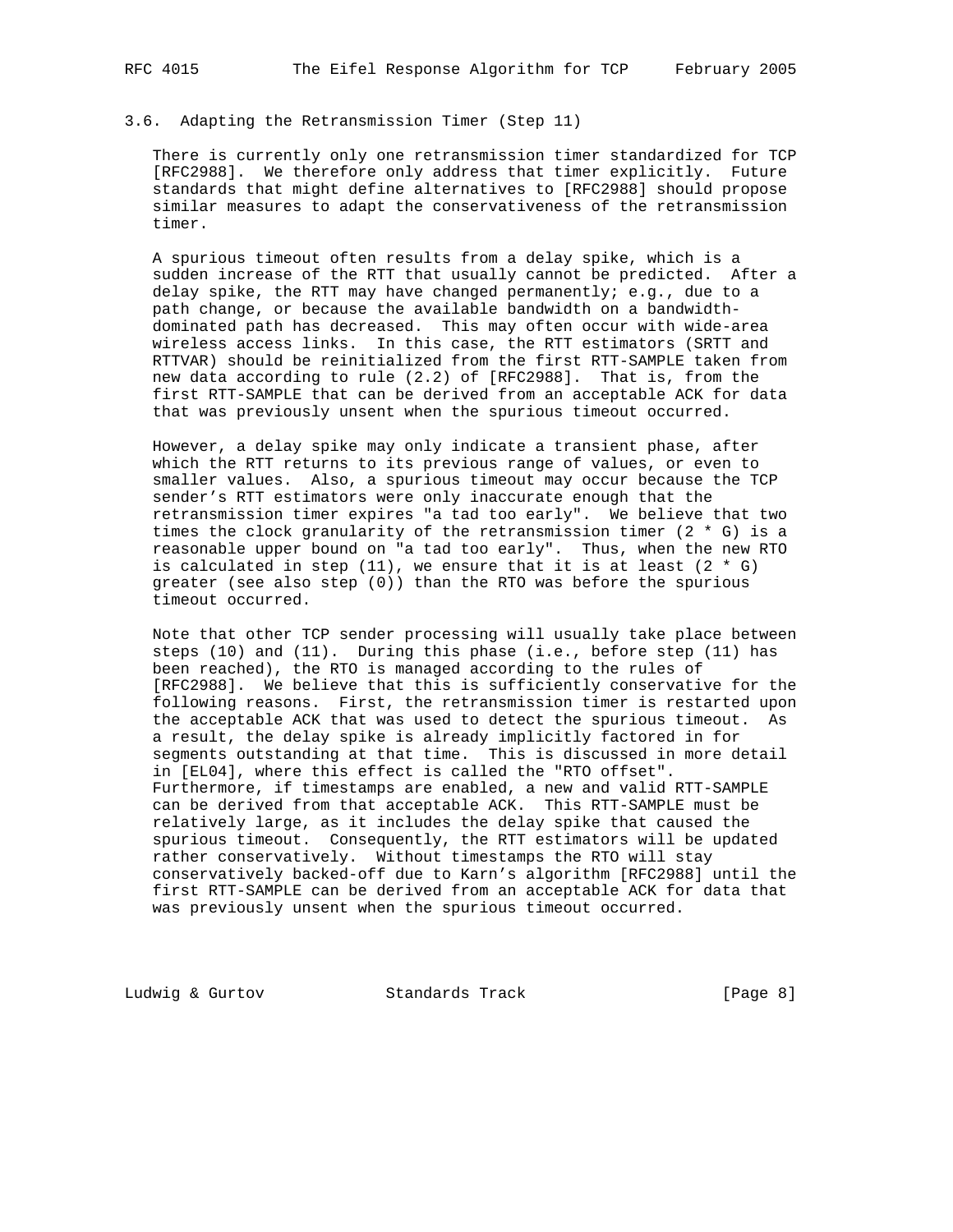For the new RTO to become effective, the retransmission timer has to be restarted. This is consistent with [RFC2988], which recommends restarting the retransmission timer with the arrival of an acceptable ACK.

4. Advanced Loss Recovery is Crucial for the Eifel Response Algorithm

 We have studied environments where spurious timeouts and multiple losses from the same flight of packets often coincide [GL02], [GL03]. In such a case, the oldest outstanding segment arrives at the TCP receiver, but one or more packets from the remaining outstanding flight are lost. In those environments, end-to-end performance suffers if the Eifel response algorithm is operated without an advanced loss recovery scheme such as a SACK-based scheme [RFC3517] or NewReno [RFC3782]. The reason is TCP-Reno's aggressiveness after a spurious timeout. Even though TCP-Reno breaks 'packet conservation' (see Section 3.3) when blindly retransmitting all outstanding segments, it usually recovers all packets lost from that flight within a single round-trip time. On the contrary, the more conservative TCP-Reno-with-Eifel is often forced into another timeout. Thus, we recommend that the Eifel response algorithm always be operated in combination with [RFC3517] or [RFC3782]. Additional robustness is achieved with the Limited Transmit and Early Retransmit algorithms [RFC3042], [AAAB04].

 Note: The SACK-based scheme we used for our simulations in [GL02] and [GL03] is different from the SACK-based scheme that later got standardized [RFC3517]. The key difference is that [RFC3517] is more robust to multiple losses from the same flight. It is less conservative in declaring that a packet has left the network, and is therefore less dependent on timeouts to recover genuine packet losses.

 If the NewReno algorithm [RFC3782] is used in combination with the Eifel response algorithm, step (1) of the NewReno algorithm SHOULD be modified as follows, but only if SpuriousRecovery equals SPUR\_TO:

 (1) Three duplicate ACKs: When the third duplicate ACK is received and the sender is not already in the Fast Recovery procedure, go to step 1A.

 That is, the entire step 1B of the NewReno algorithm is obsolete because step (8) of the Eifel response algorithm avoids the case where three duplicate ACKs result from unnecessary go-back-N retransmits after a timeout. Step (8) of the Eifel response algorithm avoids such unnecessary go-back-N retransmits in the first place. However, recall that step (8) is only executed if the variable SpuriousRecovery equals SPUR\_TO, which in turn requires a

Ludwig & Gurtov **Standards Track** [Page 9]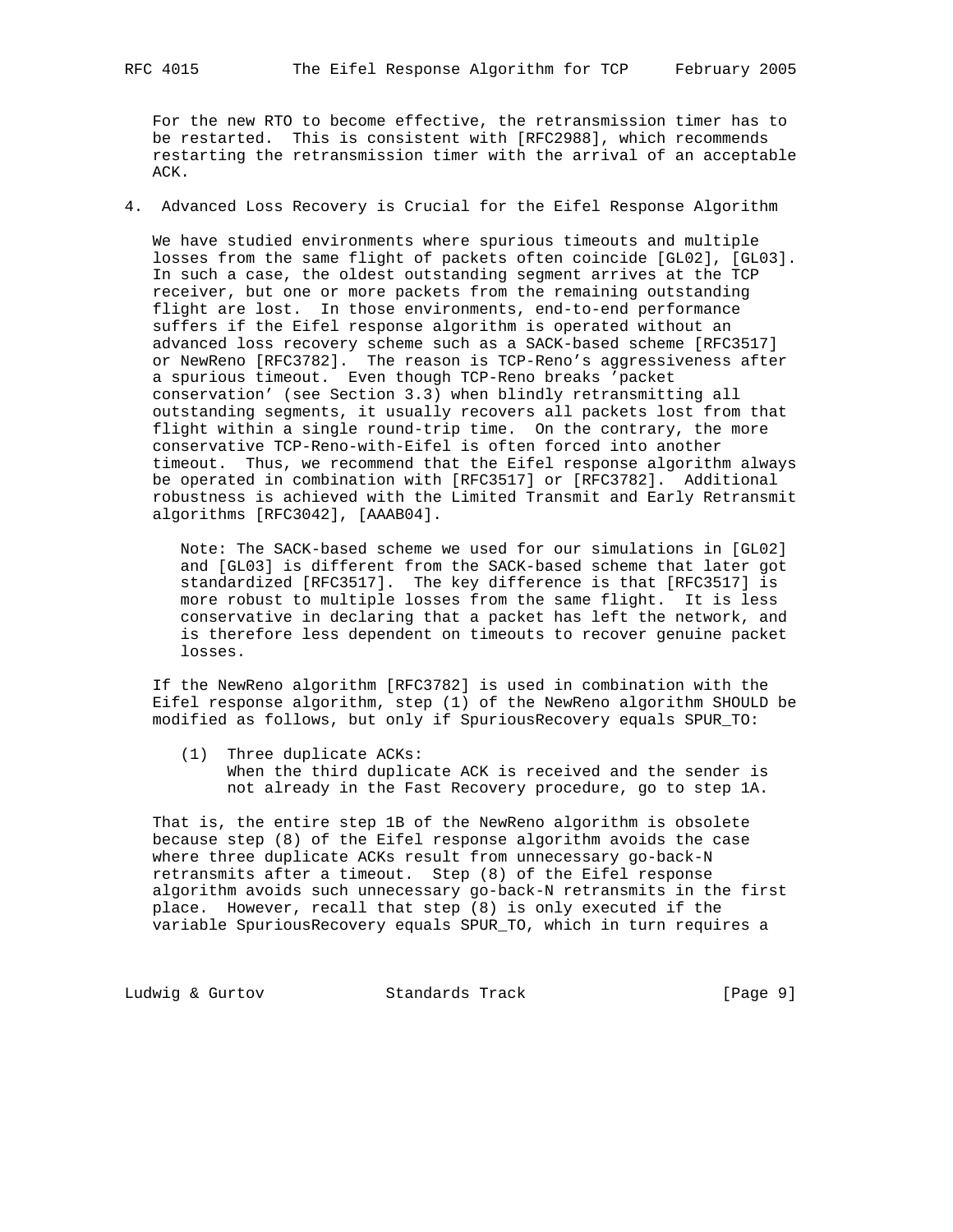detection algorithm, such as the Eifel detection algorithm [RFC3522] or the F-RTO algorithm [SK04], that detects a spurious retransmit based upon receiving an ACK for an original transmit (as opposed to the ACK for the retransmit [RFC3708]).

5. Security Considerations

 There is a risk that a detection algorithm is fooled by spoofed ACKs that make genuine retransmits appear to the TCP sender as spurious retransmits. When such a detection algorithm is run together with the Eifel response algorithm, this could effectively disable congestion control at the TCP sender. Should this become a concern, the Eifel response algorithm SHOULD only be run together with detection algorithms that are known to be safe against such "ACK spoofing attacks".

 For example, the safe variant of the Eifel detection algorithm [RFC3522], is a reliable method to protect against this risk.

6. Acknowledgements

 Many thanks to Keith Sklower, Randy Katz, Michael Meyer, Stephan Baucke, Sally Floyd, Vern Paxson, Mark Allman, Ethan Blanton, Pasi Sarolahti, Alexey Kuznetsov, and Yogesh Swami for many discussions that contributed to this work.

- 7. References
- 7.1. Normative References
	- [RFC2581] Allman, M., Paxson, V., and W. Stevens, "TCP Congestion Control", RFC 2581, April 1999.
	- [RFC3390] Allman, M., Floyd, S., and C. Partridge, "Increasing TCP's Initial Window", RFC 3390, October 2002.
	- [RFC2119] Bradner, S., "Key words for use in RFCs to Indicate Requirement Levels", BCP 14, RFC 2119, March 1997.
	- [RFC3782] Floyd, S., Henderson, T., and A. Gurtov, "The NewReno Modification to TCP's Fast Recovery Algorithm", RFC 3782, April 2004.
	- [RFC2861] Handley, M., Padhye, J., and S. Floyd, "TCP Congestion Window Validation", RFC 2861, June 2000.
	- [RFC3522] Ludwig, R. and M. Meyer, "The Eifel Detection Algorithm for TCP", RFC 3522, April 2003.

| Ludwig & Gurtov |  | Standards Track |  | [Page 10] |  |  |
|-----------------|--|-----------------|--|-----------|--|--|
|-----------------|--|-----------------|--|-----------|--|--|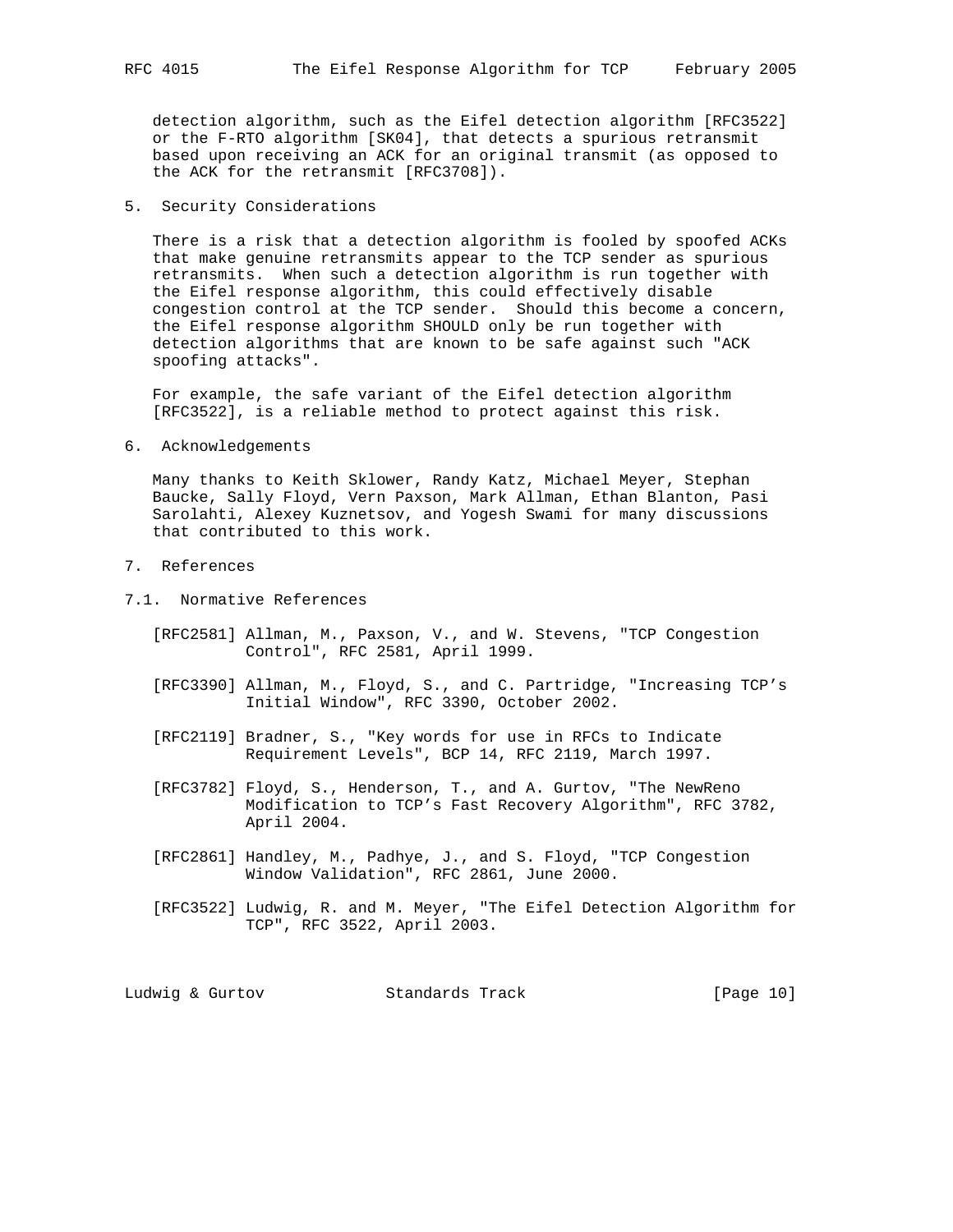- [RFC2988] Paxson, V. and M. Allman, "Computing TCP's Retransmission Timer", RFC 2988, November 2000.
- [RFC793] Postel, J., "Transmission Control Protocol", STD 7, RFC 793, September 1981.
- [RFC3168] Ramakrishnan, K., Floyd, S., and D. Black, "The Addition of Explicit Congestion Notification (ECN) to IP", RFC 3168, September 2001.
- 7.2. Informative References
	- [RFC3042] Allman, M., Balakrishnan, H., and S. Floyd, "Enhancing TCP's Loss Recovery Using Limited Transmit", RFC 3042, January 2001.
	- [AAAB04] Allman, M., Avrachenkov, K., Ayesta, U., and J. Blanton, Early Retransmit for TCP and SCTP, Work in Progress, July 2004.
	- [BA02] Blanton, E. and M. Allman, On Making TCP More Robust to Packet Reordering, ACM Computer Communication Review, Vol. 32, No. 1, January 2002.
	- [RFC3708] Blanton, E. and M. Allman, "Using TCP Duplicate Selective Acknowledgement (DSACKs) and Stream Control Transmission Protocol (SCTP) Duplicate Transmission Sequence Numbers (TSNs) to Detect Spurious Retransmissions", RFC 3708, February 2004.
	- [RFC3517] Blanton, E., Allman, M., Fall, K., and L. Wang, "A Conservative Selective Acknowledgment (SACK)-based Loss Recovery Algorithm for TCP", RFC 3517, April 2003.
	- [EL04] Ekstrom, H. and R. Ludwig, The Peak-Hopper: A New End-to- End Retransmission Timer for Reliable Unicast Transport, In Proceedings of IEEE INFOCOM 04, March 2004.
	- [RFC2883] Floyd, S., Mahdavi, J., Mathis, M., and M. Podolsky, "An Extension to the Selective Acknowledgement (SACK) Option for TCP", RFC 2883, July 2000.
	- [GL02] Gurtov, A. and R. Ludwig, Evaluating the Eifel Algorithm for TCP in a GPRS Network, In Proceedings of the European Wireless Conference, February 2002.
	- [GL03] Gurtov, A. and R. Ludwig, Responding to Spurious Timeouts in TCP, In Proceedings of IEEE INFOCOM 03, April 2003.

Ludwig & Gurtov Standards Track [Page 11]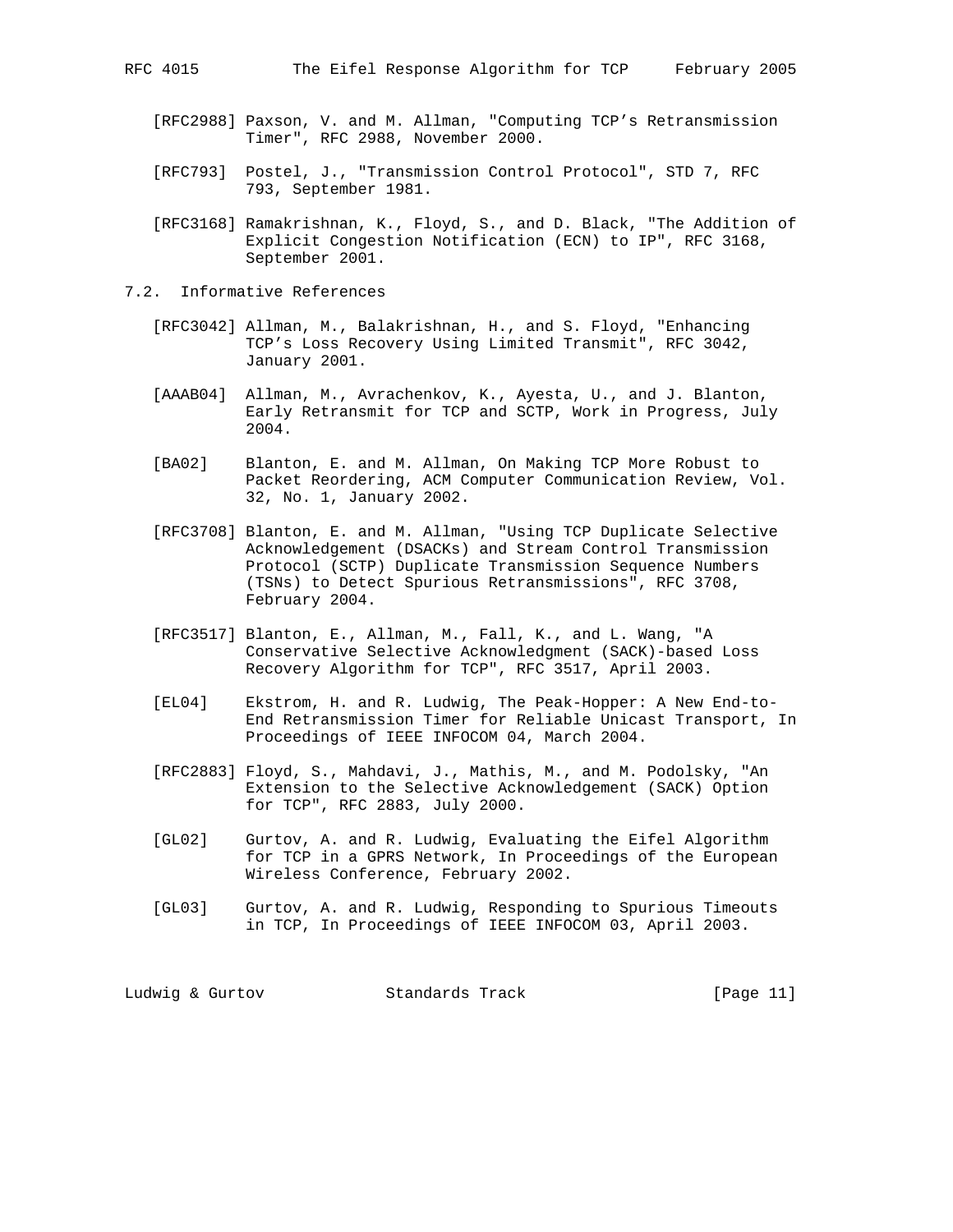- [Jac88] Jacobson, V., Congestion Avoidance and Control, In Proceedings of ACM SIGCOMM 88.
- [RFC1323] Jacobson, V., Braden, R., and D. Borman, "TCP Extensions for High Performance", RFC 1323, May 1992.
- [KP87] Karn, P. and C. Partridge, Improving Round-Trip Time Estimates in Reliable Transport Protocols, In Proceedings of ACM SIGCOMM 87.
- [LK00] Ludwig, R. and R. H. Katz, The Eifel Algorithm: Making TCP Robust Against Spurious Retransmissions, ACM Computer Communication Review, Vol. 30, No. 1, January 2000.
- [SK04] Sarolahti, P. and M. Kojo, F-RTO: An Algorithm for Detecting Spurious Retransmission Timeouts with TCP and SCTP, Work in Progress, November 2004.
- [WS95] Wright, G. R. and W. R. Stevens, TCP/IP Illustrated, Volume 2 (The Implementation), Addison Wesley, January 1995.
- [Zh86] Zhang, L., Why TCP Timers Don't Work Well, In Proceedings of ACM SIGCOMM 88.

Authors' Addresses

 Reiner Ludwig Ericsson Research (EDD) Ericsson Allee 1 52134 Herzogenrath, Germany

EMail: Reiner.Ludwig@ericsson.com

 Andrei Gurtov Helsinki Institute for Information Technology (HIIT) P.O. Box 9800, FIN-02015 HUT, Finland

 EMail: andrei.gurtov@cs.helsinki.fi Homepage: http://www.cs.helsinki.fi/u/gurtov

Ludwig & Gurtov Standards Track [Page 12]